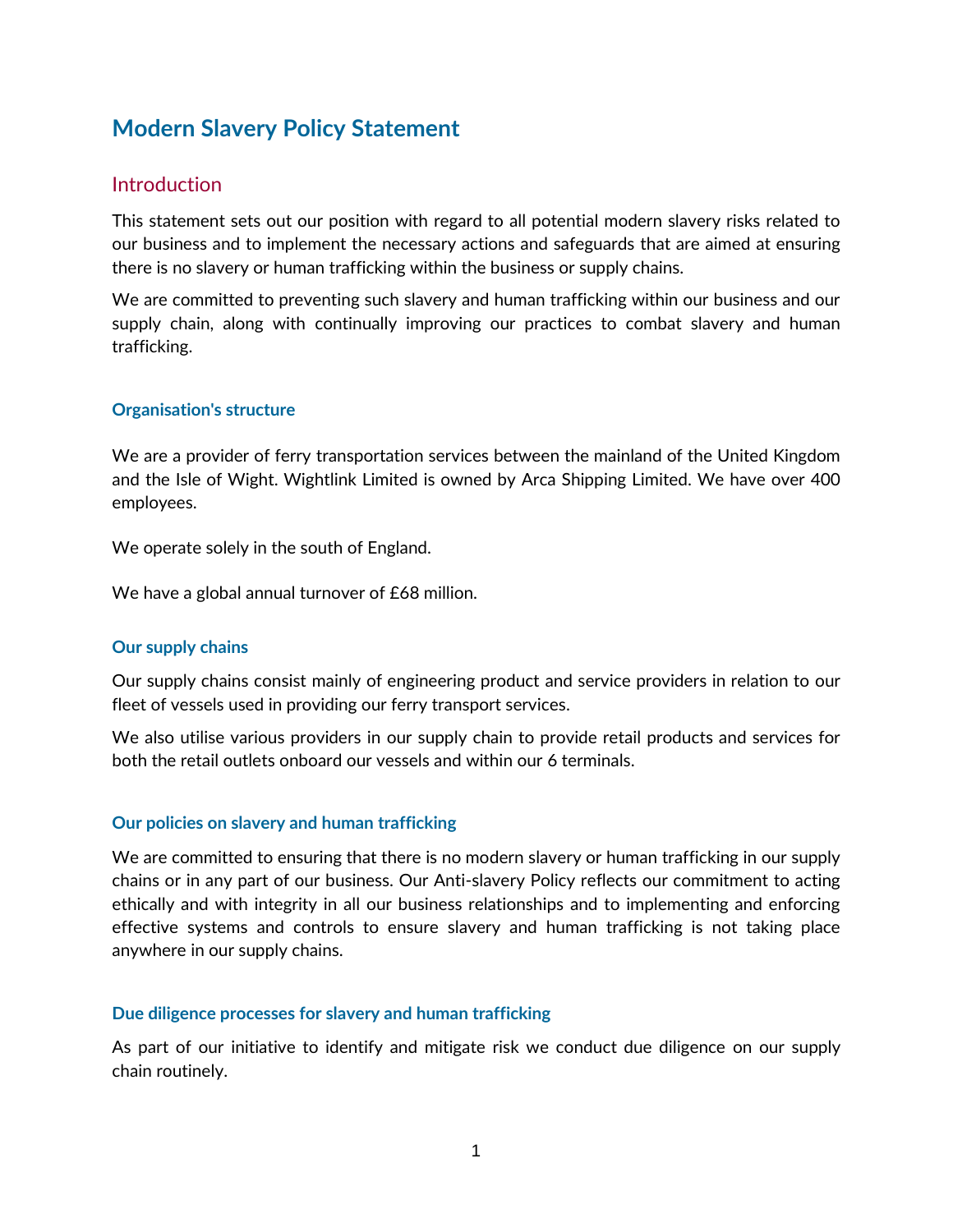We use a limited number of engineering contractors, as mentioned above. Prior to allowing them to work with us we ensure the contractors provide a method statement and risk assessment prior. We also ensure that these contractors are closely monitored in the provision of their services by our own staff.

In relation to the retail outlets onboard our vessels and, in our terminals, these are franchises of well-known brands that are subject to regular audits to maintain their standards. We also ensure that they are monitored in line with all relevant contractual obligations.

In general, we have in place systems to:

- Identify and assess potential risk areas in our supply chains.
- Mitigate the risk of slavery and human trafficking occurring in our supply chains.
- Monitor potential risk areas in our supply chains.
- Protect whistle blowers.

## **Supplier adherence to our values**

We have zero tolerance to slavery and human trafficking. To ensure all those in our supply chain and contractors comply with our values we have in place a rigorous supply chain compliance programme.

We have a dedicated compliance team, which consists of involvement from the following departments:

- Legal
- Human resources
- Procurement
- Sales

# **Training**

To ensure a high level of understanding of the risks of modern slavery and human trafficking in our supply chains and our business, we provide training to our staff.